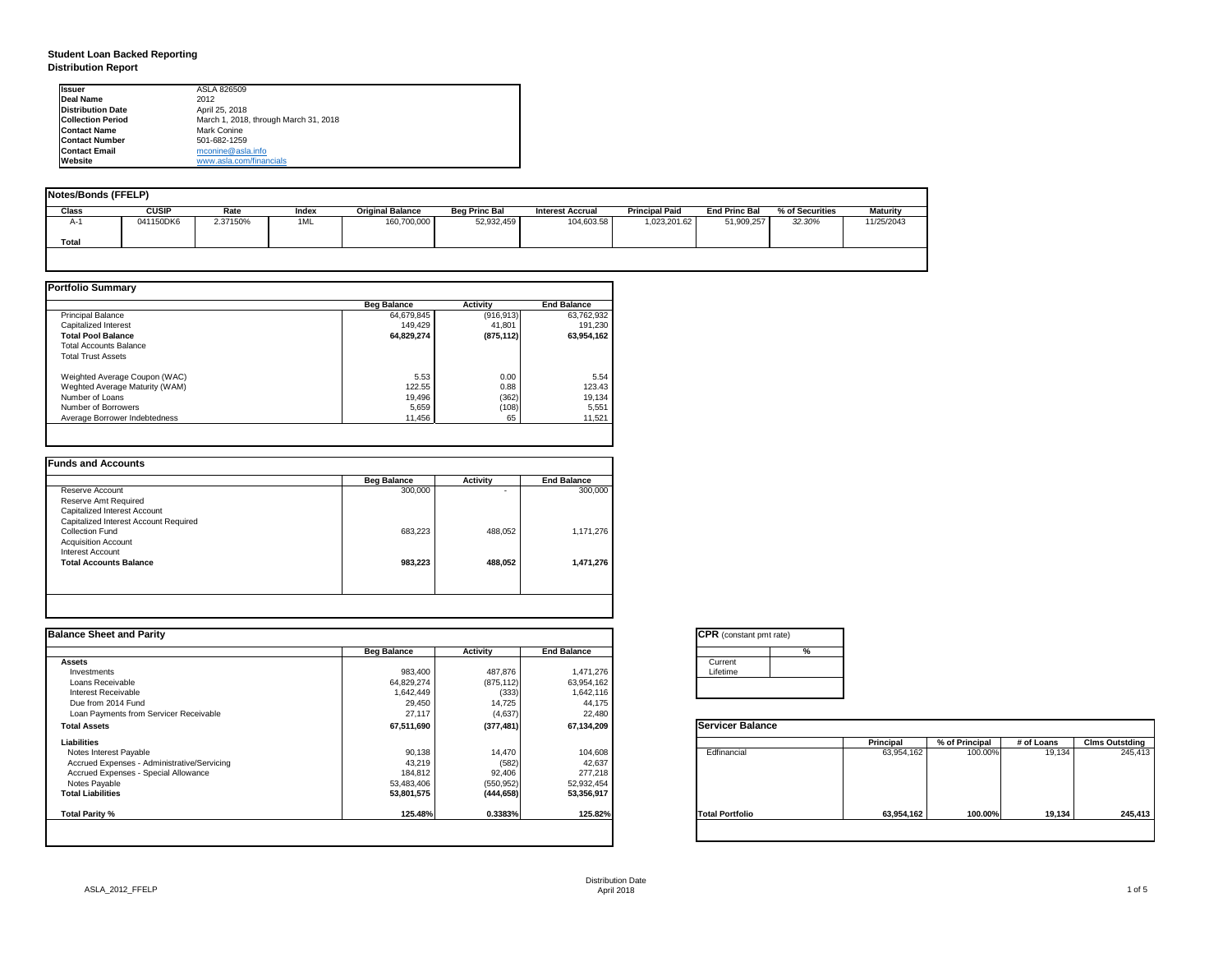## **Student Loan Backed Reporting Distribution Report**

|                           | # of Loans       |               |                  | <b>Principal</b> |                  | % of Principal | <b>WAC</b>       |               | <b>WARM</b>      |               |
|---------------------------|------------------|---------------|------------------|------------------|------------------|----------------|------------------|---------------|------------------|---------------|
|                           | <b>Beginning</b> | <b>Ending</b> | <b>Beginning</b> | <b>Ending</b>    | <b>Beginning</b> | <b>Ending</b>  | <b>Beginning</b> | <b>Ending</b> | <b>Beginning</b> | <b>Ending</b> |
| In School                 | 39               | 61            | 167,364          | 227,904          | 0.26%            | 0.36%          | 5.98             | 5.69          | 119.69           | 119.77        |
| Grace                     | 53               | 20            | 143,065          | 63,929           | 0.22%            | 0.10%          | 5.16             | 5.63          | 119.71           | 119.34        |
| Repayment                 |                  |               |                  |                  |                  |                |                  |               |                  |               |
| Current                   | 12,154           | 12,512        | 37,598,232       | 38,790,249       | 58.00%           | 60.65%         | 5.66             | 5.65          | 130.76           | 131.97        |
| 31-60 Days Delinquent     | 524              | 487           | 1,801,994        | 2,069,248        | 2.78%            | 3.24%          | 5.58             | 5.87          | 117.24           | 129.67        |
| 61-90 Days Delinquent     | 382              | 310           | 1,392,032        | 1,116,631        | 2.15%            | 1.75%          | 5.60             | 5.56          | 123.50           | 122.84        |
| 91-120 Days Delingent     | 267              | 255           | 937,364          | 931,284          | 1.45%            | 1.46%          | 5.62             | 5.79          | 106.69           | 110.78        |
| 121-180 Days Delinquent   | 482              | 444           | 1,944,315        | 1,595,640        | 3.00%            | 2.49%          | 5.76             | 5.58          | 119.56           | 109.05        |
| 181-270 Days Delinquent   | 802              | 746           | 3,492,713        | 3,283,535        | 5.39%            | 5.13%          | 5.68             | 5.76          | 115.45           | 116.03        |
| 271+ Days Delinquent      | 96               | 90            | 327,257          | 356,192          | 0.50%            | 0.56%          | 5.66             | 5.58          | 114.07           | 113.21        |
| <b>Total Repayment</b>    | 14,707           | 14,844        | 47,493,908       | 48, 142, 778     | 73.26%           | 75.28%         | 5.66             | 5.67          | 127.86           | 129.27        |
| Forbearance               | 2,436            | 2,030         | 9,535,079        | 8,274,616        | 14.71%           | 12.94%         | 5.70             | 5.74          | 118.69           | 116.62        |
| Deferment                 | 2,156            | 2,099         | 7,184,428        | 7,013,244        | 11.08%           | 10.97%         | 5.63             | 5.57          | 118.04           | 117.84        |
| <b>Claims in Progress</b> | 105              | 80            | 305,431          | 231,691          | 0.47%            | 0.36%          | 5.29             | 5.75          | 128.38           | 114.08        |
| <b>Claims Denied</b>      |                  |               |                  |                  |                  |                |                  |               |                  |               |
| <b>Total Portfolio</b>    | 19,496           | 19,134        | 64,829,274       | 63,954,162       | 100%             | 100%           | 5.66             | 5.67          | 125.38           | 126.28        |

|                                     |                  | # of Loans    |                  | <b>Principal</b> |                  | % of Principal |                  | <b>WAC</b>    |                  | <b>WARM</b>   |  |
|-------------------------------------|------------------|---------------|------------------|------------------|------------------|----------------|------------------|---------------|------------------|---------------|--|
|                                     | <b>Beginning</b> | <b>Ending</b> | <b>Beginning</b> | <b>Ending</b>    | <b>Beginning</b> | <b>Ending</b>  | <b>Beginning</b> | <b>Ending</b> | <b>Beginning</b> | <b>Ending</b> |  |
| Current                             | 12,154           | 12,512        | 37,598,232       | 38,790,249       | 79.16%           | 80.57%         | 5.66             | 5.65          | 130.76           | 131.97        |  |
| 31-60 Days Delinquent               | 524              | 487           | 1,801,994        | 2,069,248        | 3.79%            | 4.30%          | 5.58             | 5.87          | 117.24           | 129.67        |  |
| 61-90 Days Delinquent               | 382              | 310           | 1,392,032        | 1,116,631        | 2.93%            | 2.32%          | 5.60             | 5.56          | 123.50           | 122.84        |  |
| 91-120 Days Delingent               | 267              | 255           | 937,364          | 931,284          | 1.97%            | 1.93%          | 5.62             | 5.79          | 106.69           | 110.78        |  |
| 121-180 Days Delinquent             | 482              | 444           | 1,944,315        | 1,595,640        | 4.09%            | 3.31%          | 5.76             | 5.58          | 119.56           | 109.05        |  |
| 181-270 Days Delinquent             | 802              | 746           | 3,492,713        | 3,283,535        | 7.35%            | 6.82%          | 5.68             | 5.76          | 115.45           | 116.03        |  |
| 271+ Days Delinquent                |                  | 90            | 327,257          | 356,192          | 0.69%            | 0.74%          | 5.66             | 5.58          | 114.07           | 113.21        |  |
| <b>Total Portfolio in Repayment</b> | 14,707           | 14,844        | 47,493,908       | 48,142,778       | 100%             | 100%           | 5.66             | 5.67          | 127.86           | 129.27        |  |

| # of Loans       |               |                  | <b>Principal</b> |                  | % of Principal |                  |        | WARM             |        |
|------------------|---------------|------------------|------------------|------------------|----------------|------------------|--------|------------------|--------|
| <b>Beginning</b> | <b>Ending</b> | <b>Beginning</b> | <b>Ending</b>    | <b>Beginning</b> | Ending         | <b>Beginning</b> | Ending | <b>Beginning</b> | Ending |
|                  |               |                  |                  |                  |                |                  |        |                  |        |
|                  |               |                  |                  |                  |                |                  |        |                  |        |
| 10,998           | 10,796        | 29,478,226       | 29,041,931       | 45.47%           | 45.41%         | 5.53             | 5.53   | 117.76           | 118.53 |
| 8,165            | 8,024         | 33,585,200       | 33,157,314       | 51.81%           | 51.85%         | 5.65             | 5.66   | 132.61           | 133.66 |
| 333              | 314           | 1,765,848        | 1,754,917        | 2.72%            | 2.74%          | 8.08             | 8.09   | 115.19           | 115.16 |
|                  |               |                  |                  |                  |                |                  |        |                  |        |
| 19,496           | 19,134        | 64,829,274       | 63,954,162       | 100%             | 100%           | 5.66             | 5.67   | 125.38           | 126.28 |
|                  |               |                  |                  |                  |                |                  |        | <b>WAC</b>       |        |

|                                            |                  | # of Loans    |                  | <b>Principal</b> |                  | % of Principal |                  | <b>WAC</b>    |                  | <b>WARM</b>   |  |
|--------------------------------------------|------------------|---------------|------------------|------------------|------------------|----------------|------------------|---------------|------------------|---------------|--|
|                                            | <b>Beginning</b> | <b>Ending</b> | <b>Beginning</b> | <b>Ending</b>    | <b>Beginning</b> | <b>Ending</b>  | <b>Beginning</b> | <b>Ending</b> | <b>Beginning</b> | <b>Ending</b> |  |
| Graduate / 4-Year Loans                    | 15,034           | 14,765        | 51,771,912       | 51,143,753       | 79.86%           | 79.97%         | 5.66             | 5.66          | 125.59           | 126.24        |  |
| 2-Year Loans                               | 4,136            | 4,045         | 12,279,748       | 12,033,291       | 18.94%           | 18.82%         | 5.69             | 5.69          | 124.88           | 126.79        |  |
| Proprietary / Technical / Vocational Loans | 326              | 324           | 777,614          | 777,119          | 1.20%            | 1.22%          | 5.65             | 5.65          | 119.66           | 120.50        |  |
| Unknown (Consolidation) Loans              |                  |               |                  |                  |                  |                |                  |               |                  |               |  |
| Other Loans                                |                  |               |                  |                  |                  |                |                  |               |                  |               |  |
| <b>Total Portfolio</b>                     | 19,496           | 19,134        | 64,829,274       | 63,954,162       | 100%             | 100%           | 5.66             | 5.67          | 125.38           | 126.28        |  |

| <b>Portfolio Indices</b> |                  |               |                  |               |                  |               |  |
|--------------------------|------------------|---------------|------------------|---------------|------------------|---------------|--|
|                          | # of Loans       |               | <b>Principal</b> |               | % of Principal   |               |  |
|                          | <b>Beginning</b> | <b>Ending</b> | <b>Beginning</b> | <b>Ending</b> | <b>Beginning</b> | <b>Ending</b> |  |
| <b>Fixed Loans</b>       | 11,455           | 11,244        | 43,077,320       | 42,566,511    | 66.45%           | 66.56%        |  |
| Variable Loans           | 8,041            | 7,890         | 21,751,954       | 21,387,652    | 33.55%           | 33.44%        |  |
| T-Bill Loans             | 8,041            | 7,890         | 21,751,954       | 21,387,652    | 33.55%           | 33.44%        |  |
| <b>CMT Loans</b>         |                  |               |                  |               |                  |               |  |
| <b>Total Portfolio</b>   | 19,496           | 19,134        | 64,829,274       | 63,954,162    | 100%             | 100%          |  |
|                          |                  |               |                  |               |                  |               |  |
|                          |                  |               |                  |               |                  |               |  |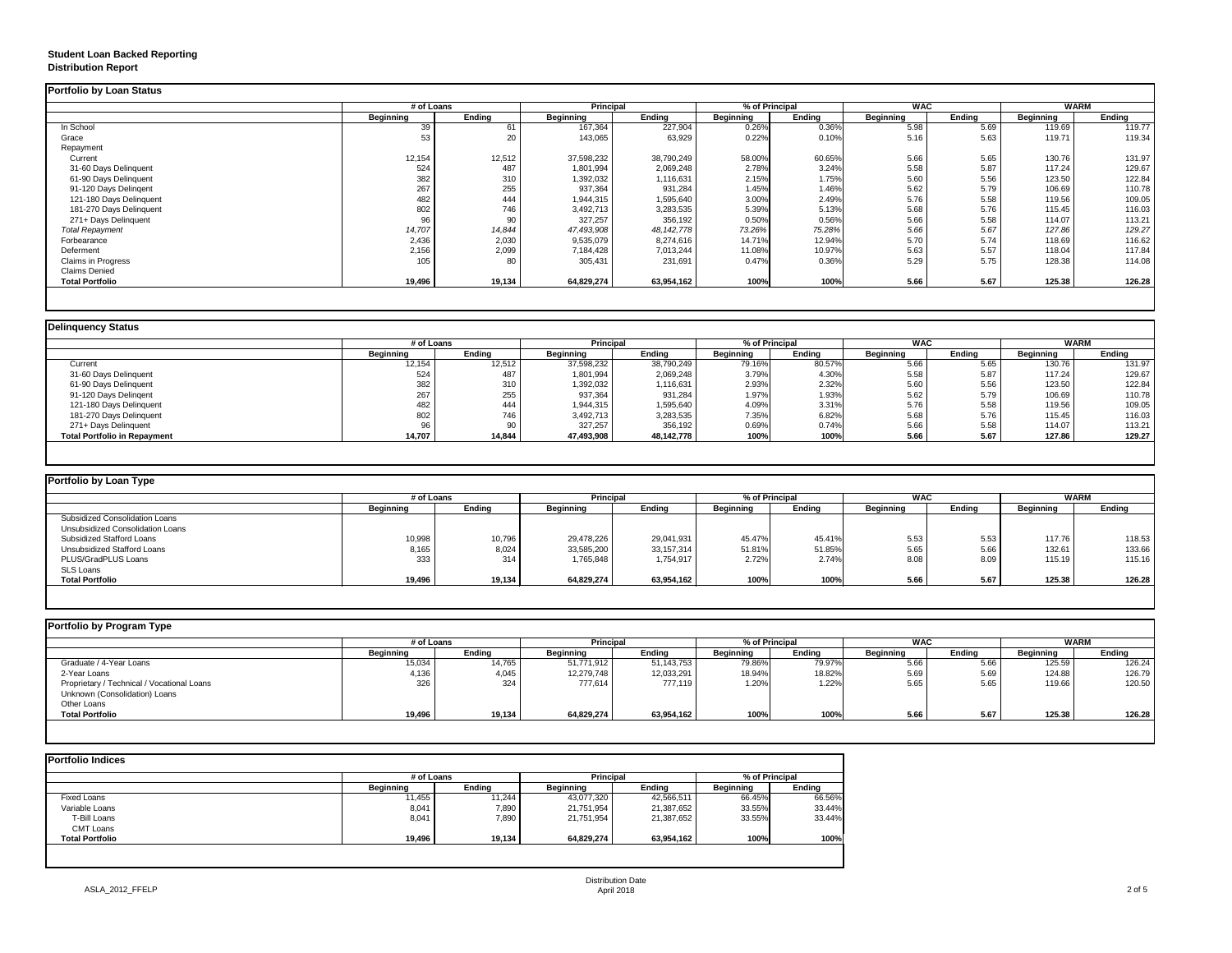**Distribution Date** April 25, 2018<br> **Collection Period** March 1, 2018, through Ma March 1, 2018, through March 31, 2018

## **Collection Activity**

| <b>Collection Account</b>                                                                    | as of 3/31/2018 |
|----------------------------------------------------------------------------------------------|-----------------|
| Beginning Balance - March 1, 2018                                                            | 683,223         |
| <b>Collection Amount Received</b>                                                            | 1,177,763       |
| Recoveries                                                                                   |                 |
| Reserve Account                                                                              |                 |
| <b>Excess of Required Reserve Account</b>                                                    | 315             |
| Interest on Investment Earnings                                                              | 698             |
| Capitalized Interest Account (after a stepdown or release date)                              |                 |
| <b>Acquisition Account</b>                                                                   |                 |
| <b>Payments from Guarantor</b>                                                               |                 |
| Transfer from 2010 Collection Fund for correction of error                                   |                 |
| <b>Required Repurchases</b>                                                                  |                 |
| Special Allowance Payable to Department of Education                                         |                 |
| <b>Consolidation Rebate Fees</b>                                                             |                 |
| Rating Agency Surveillance Fees                                                              | (7,500)         |
| Principal payments, interest payments, administration fees, servicing fees, and trustee fees | (683, 223)      |
| Other Amounts Received in Collection                                                         |                 |
| <b>Total Available Funds</b>                                                                 | 1,171,276       |

| <b>Fees Due for Current Period</b> | as of 3/31/2018 |
|------------------------------------|-----------------|
| <b>Indenture Trustee Fees</b>      | 833.33          |
| <b>Servicing Fees</b>              | 37,307          |
| <b>Administration Fees</b>         | 5,330           |
| Late Fees                          |                 |
| Other Fees                         |                 |
| <b>Total Fees</b>                  | 43,470.33       |
|                                    |                 |

| <b>ICumulative Default Rate</b>                                                                      | as of 3/31/2018 |
|------------------------------------------------------------------------------------------------------|-----------------|
|                                                                                                      |                 |
| Current Period Defaults (\$)                                                                         | 219,265.09      |
| Cumulative Defaults (\$)                                                                             | 36,805,695.87   |
| Cumulative Default (% of original pool balance)                                                      | 22.92%          |
| Cumulative Default (% of cumulative entered repayment balance) <sup>a</sup>                          | 57.81%          |
| Current Period Payments (Recoveries) from Guarantor (\$)                                             | 219,464.20      |
| Current Period Borrower Recoveries (\$)                                                              | n/a             |
| Cumulative Recoveries (\$) <sup>b</sup>                                                              | \$34,738,082.64 |
| Cumulative Recovery Rate (%)                                                                         | 94.38%          |
| Cumulative Net Loss Rate (%)                                                                         | 1.29%           |
| Servicer Reject Rate (FFELP) (%)                                                                     |                 |
| Cumulative Servicer Reject Rate (FFELP) (%)                                                          |                 |
| Repayment balance includes all repayment loans with the exception of balances in claim status<br>(a) |                 |
| Cumulative Recoveries includes 97% of claims in progress balances<br>b)                              |                 |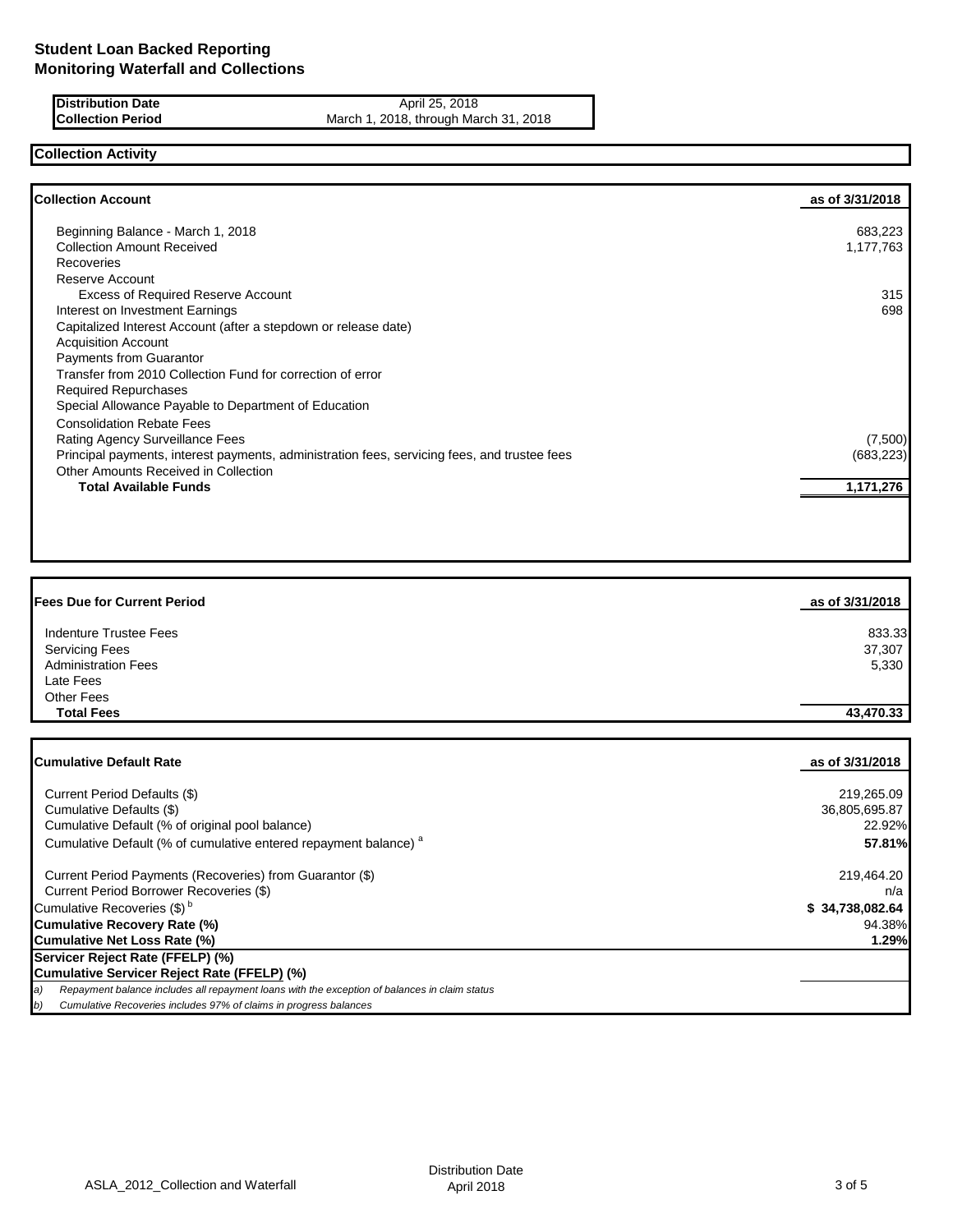## **Waterfall Activity**

| <b>Waterfall for Distribution</b>                                                         | <b>Amount Due</b> | <b>Amount Remaining</b> |
|-------------------------------------------------------------------------------------------|-------------------|-------------------------|
| <b>Total Available Funds</b>                                                              |                   | 1,171,276               |
| First: Payments under any Joint Sharing Agreement                                         |                   |                         |
| <b>Second: Trustee Fees</b>                                                               | 833.33            | 1,170,442               |
| Third: Servicing Fees and Backup Servicing Fees                                           | 37,307            | 1,133,135               |
| <b>Fourth: Administration Fees</b>                                                        | 5,330             | 1,127,805               |
| <b>Fifth: Noteholder Interest</b>                                                         | 104,603.58        | 1,023,202               |
| Sixth: Reinstate the balance of the Reserve Fund up to the Specified Reserve Fund Balance |                   |                         |
| Seventh: Noteholder Principal, until paid in full                                         | 1,023,201.62      | 0                       |
|                                                                                           |                   |                         |

| <b>Principal and Interest Distributions</b>  | <b>Class A-1</b> |
|----------------------------------------------|------------------|
|                                              |                  |
| Monthly Interest Due                         | 104,603.58       |
| Monthly Interest Paid                        | 104,603.58       |
| <b>Interest Shortfall</b>                    | 01               |
| Interest Carryover Due                       | $\overline{0}$   |
| Interest Carryover Paid                      | $\overline{0}$   |
| <b>Interest Carryover</b>                    | $\Omega$         |
| <b>Monthly Principal Distribution Amount</b> | 1,023,201.62     |
| Monthly Principal Paid                       | 1,023,201.62     |
| Shortfall                                    | 0                |
| <b>Total Distribution Amount</b>             | 1,127,805.20     |
|                                              |                  |